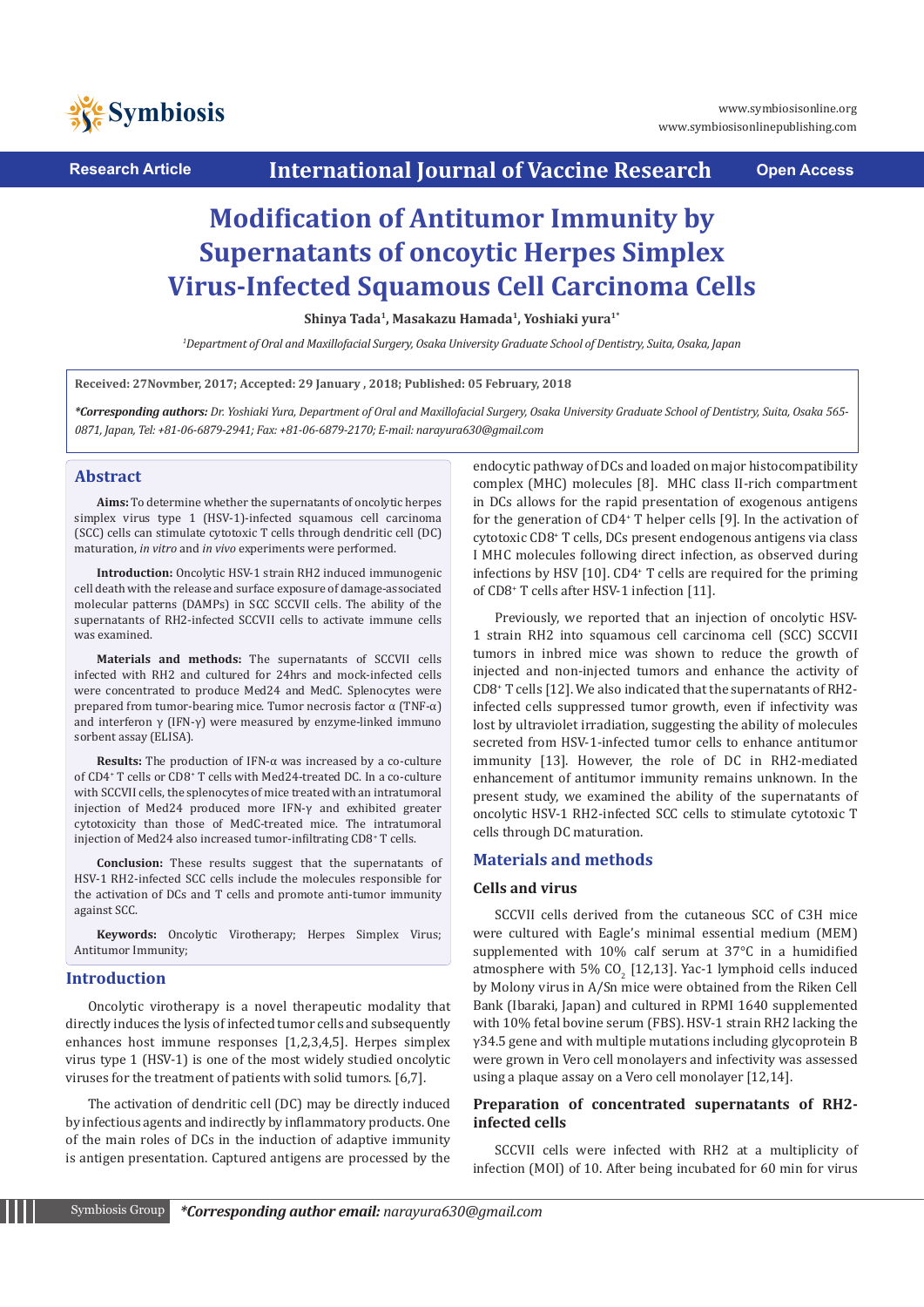adsorption, cell monolayers were washed twice with phosphatebuffered saline (PBS), covered with serum-free medium, and cultured for 24 h. Culture supernatants were then harvested, and centrifuged at 1,500 rpm for 10 min to remove cell debris. The supernatants were concentrated 30 times using Amicon®Ultra-15 3K Centrifugal Filter Devices (Merck) [13]. Concentrates were exposed to ultraviolet irradiation at an intensity of 0.15 mW/cm<sup>2</sup> for 30 min in order to inactivate the infectivity of the virus, filtered through a 0.20-µm filter, and named Med24. Mock-infected cells were also incubated in serum-free medium, supernatants were harvested 24 h later, treated as described for RH2- infected cells, and named MedC.

#### **Tumor induction and tumor treatment with Med24 and MedC**

In order to prepare splenocytes from tumor-bearing mice, 5-week-old C3H/HeJJcl female mice were obtained from Clea Japan (Tokyo, Japan) and 1 × 106 SCCVII cells were injected subcutaneously into the backs of these mice. In experiments involving treatments with Med24 and MedC, tumors were generated in both legs by a subcutaneous injection of  $1 \times 10^6$ SCCVII cells. After the longer axis of tumors reached 5 mm, 100 µl of Med24 or MedC was administered to one side of the leg tumor three times at 3-day intervals. Contralateral leg tumors were left untreated. Fourteen days after the start of the treatment, the splencytes of mice were prepared. Experiments were conducted with the approval of the Institute of Laboratory.

#### **Preparation of DCs, CD4<sup>+</sup> T cells, and CD8<sup>+</sup> T cells from tumor-bearing mouse spleens**

SCCVII tumors were produced on the backs of mice and spleens were removed after tumors reached approximately 5 mm in diameter. The tissue homogenate was passed through a mesh. Splenocytes were overlayed on Lympholyte ®-M (Cedarlane, Burlington, Canada), centrifuged at 3,500 rpm for 20 min, and the leukocyte layer obtained was harvested. Splenocytes were then washed with PBS and suspended in serum-free RPMI 1640 medium. They were reacted with CD11c MicroBeads (MiltenyiBiotec) at 4°C for 15 min and applied to an LS column (MiltenyiBiotec) to recover CD11c+ DCs [15]. DCs were resuspended in RPMI 1640 medium supplemented with 10 ng/ ml granulocyte macrophage colony-stimulating factor, 10 ng/ml interleukin (IL)-4, and 10%FBS [16]. In order to separate CD4<sup>+</sup> T cells, splenocytes were suspended in MACS Buffer, mixed with CD4 (L3T4) MicroBeads, and incubated at 4°C for 15 min. After washing, CD4+ T cells were collected on the LS column by positive selection. Similarly, CD8+ T cells were isolated using CD8a (Ly-2) MicroBeads [17,18].

# **Treatment of DCs with Med24 and MedC and measurement oftumor necrosis factor α (TNF-α) by an enzyme-linked immunosorbent assay (ELISA)**

Spleen-derived DCs from tumor-bearing mice were plated at 2×105 /well on 24-well plates, mixed with Med24, MedC, or MEM in 500 µl medium, and cultured for 48 h. Samples from the supernatants of SCCVII cells were diluted 1:5 at this stage.

Alternatively, spleen-derived DCs from tumor-bearing mice were incubated with Med24 or MedC for 3 h, with a sample dilution of 1:1.6. After the incubation, the culture medium of DCs was harvested and centrifuged at 1,500 rpm for 10 min to remove cell debris and the amount of TNF- $\alpha$  in the culture medium was measured using Quantikine® ELISA mouse TNF-α (R & D Systems) according to the manufacturer's instruction. The amount of TNF-α was measured at an absorbance of 450nm with a microplate reader (Benchmark Plus, Bio-Rad).

# **Co-culture of DCs and T cells and measurement of interferon γ (IFN-γ) by ELISA**

Spleen-derived DCs from tumor-bearing mice were incubated with Med24 or MedC for 3 h and named Med24-DCs and MedC-DCs. As a control, spleen-derived DCs were incubated in the presence of MEM, instead of Med24 and MedC, for 3 h and named MEM-DC. CD4+ T cells and CD8+ T cells from tumor-bearing mice were plated at  $2\times10^{5}/$  well on 24-well plates, mixed with pulsetreated DCs at a ratio of 9:1, and cultured for 48 h. The amounts of IFN- γ produced in the culture medium were measured using Quantikine® ELISA mouse IFN- γ. (R & D Systems) according to the manufacturer's instructions.

In a co-culture study with T cells and cancer cells, mice with leg tumors were treated with intratumoral injections of Med24 or MedC on one leg, and splenocytes were prepared. SCCVII and Yac-1 had been plated on 12-well plates 24 h previously. Thereafter,  $2\times10^{6}$  splenocytes were mixed with tumor cells at a ratio of 20:1, and incubated at 37°C for 48 h. IFN-γ produced in the culture medium was measured using Quantikine® ELISA mouse IFN-γ.

#### **Lactate dehydrogenase (LDH) release assay**

SCCVII cells and Yac-1 cells had been plated at 5×103 /well on 96-well plates 24 h previously. Splenocytes were prepared from Med24-treated or MedC-treated mice, mixed with tumor cells at effector / target ratios of 5:1, 20:1, and 50:1, and cultured for 24 h. Thereafter, the culture medium was harvested and cytoplasmic enzyme LDH release was evaluated using MTX-LDH (Kyokuto, Tokyo, Japan) according to the manufacturer's instructions. In positive control wells, TritonX-100 was used at a final concentration of 0.8% to assess maximal LDH release. Percent cytotoxicity was calculated as 100 × (experimental LDH - spontaneous LDH) / (maximum LDH release - spontaneous LDH) [12,13]. In order to minimize the effects of effector cells, splenocytes were cultured in the absence of cancer cells and the spontaneous release of LDH from splenocytes was assessed. These values were subtracted from the data obtained by the coculture.

#### **Flow cytometry**

Tumor tissues were homogenized and dissociated. Tumorinfiltrating cells were collected through meshes and suspended in RPMI 1640 supplemented with 10 U/ml IL-2. Cells were reacted with anti-mouse CD8a Fluorescein Isothiocyanate (FITC) (Affymetrix) or Rat IgG2a K Isotype Control FITC (MiltenyiBiotec) at 4°C for 30 min under protection from light. After washing twice,

**Citation:** Yura Y Tada S Hamada M (2018) Modification of Antitumor Immunity by Supernatants of on colytic Herpes Simplex Virus- Page 2 of 6 Infected Squamous Cell Carcinoma Cells. Int J Vaccine Res 3(1): 1-6.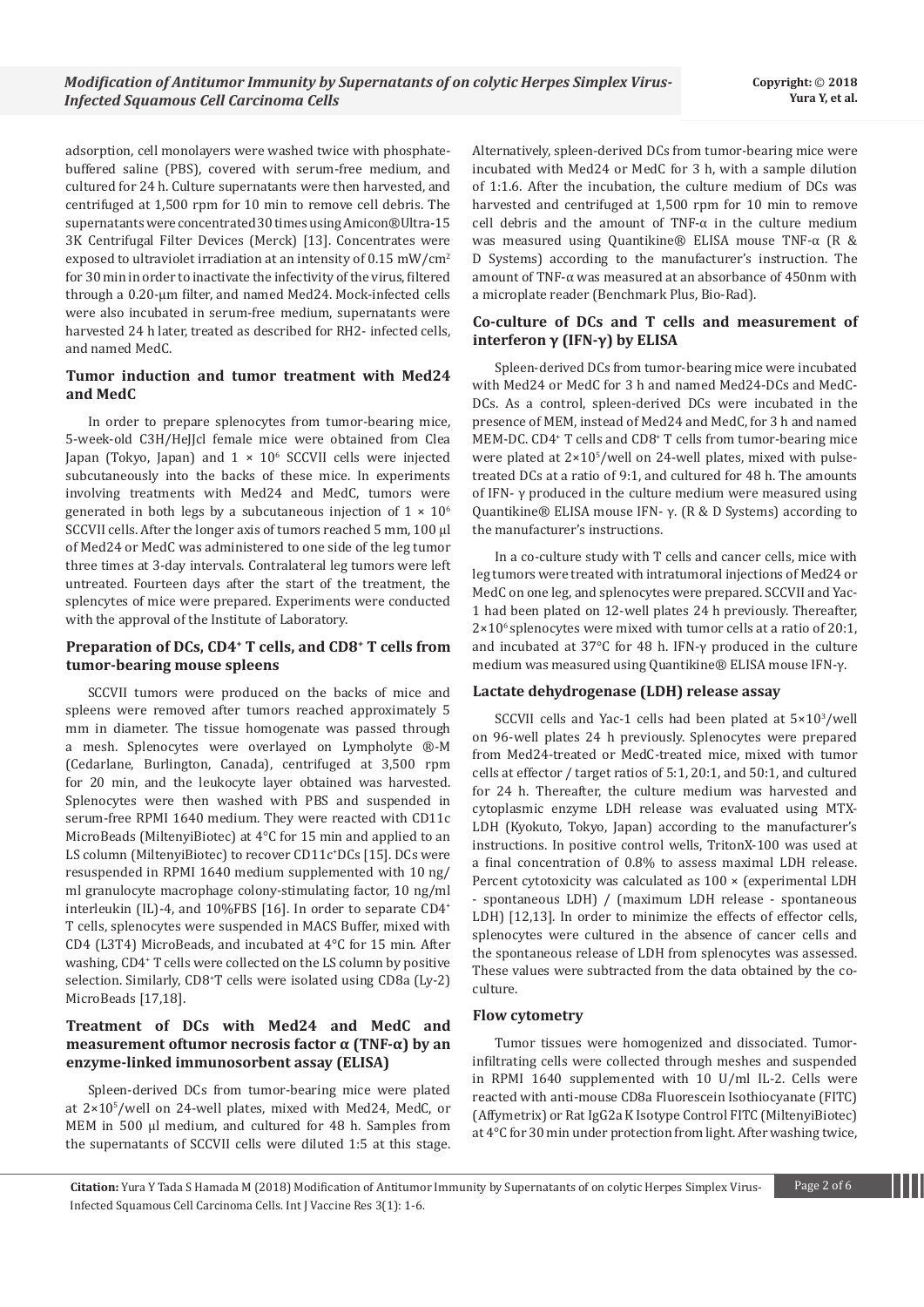stained cells were analyzed using a FACS Calibur flow cytometer (Becton-Dickinson) and Cell Quest software.

#### **Statistical Analysis**

Statistical analyses of two groups were performed using the Student's t- test with Microsoft Excel (Microsoft, Redmond, WA). For multiple comparisons, a one-way Analysis of Variance (ANOVA) and Student's t-test were used. Results were expressed as the mean  $\pm$  SD. Differences were considered to be significant at  $P < 0.05$ .

#### **Results**

#### **Production of TNF-α from DCs by concentrated supernatants of RH2-infected cells**

Several agents have been used to differentiate immature DCs into mature antigen-presenting cells [15,19]. After maturation, DCs acquire the ability to produce cytokines such as TNF-α , IL-12, and IFN [16,20,21]. For preparation of concentrated supernatants of RH2-infected cells, SCCVII cells were infected with RH2 at a MOI of 10. After 24 h, culture supernatants were concentrated, exposed to ultraviolet irradiation in order to inactivate the infectivity of the virus, and named Med24. Supernatants of mock-infected cells were treated in a similar manner and named MedC. In order to investigate the effects of Med24 on DCs, DCs were prepared from the spleens of SCCVII tumor-bearing mice, incubated with concentrated supernatants for 48 h, and the production of TNF-α was then evaluated by an ELISA. The mean



**Figure 1A:** Production of TNF-α from DCs by concentrated supernatants of RH2-infected cells and production of IFN-γ by a co-culture of T cells and DCs. (A) DCs expressing CD11 were prepared from SCCVII tumorbearing mice and incubated with Med24 or MedC for 3 h. The amounts of TNF-α produced in the culture medium were then measured. (B) DCs were pulse-treated with Med24 or MedC for 3 h to produce Med24-DC and MedC-DC. CD4+ T cells prepared from SCCVII tumor-bearing mice were mixed with Med24-DCs or MedC-DCs, and cultured for 48 h. The amounts of TNF- $\alpha$  in the culture medium were then measured. (C) CD8<sup>+</sup> T cells wereco-cultured with Med24-DCs or MedC-DCs for 48 h and the amounts of IFN-in the culture medium were measured. The data are shown as the means  $\pm$  SD of values from triplicate cultures obtained in a single experiment and are representative of three independent experiments.\*P < 0.05, \*\**P < 0.01*, \*\*\* *P < 0.01*.

values of TNF-α in MEM alone, Med24, and MedC groups were 301 pg/ml, 434 pg/ml, and 349 pg/ml, respectively. The amount of TNF- $\alpha$  was increased by the incubation with Med 24, reaching 144% of the control (MEM alone). Even if DCs were pulse-treated with Med24 for 3 h, a significant increase in TNF-α was noted (Figure 1A). Therefore, these pulse-treated DCs, Med24-DC and MedC-DC, were used in subsequent co-culture studies.

# **Production of IFN- γ by a co-culture of T cells and DCs**

CD8+ T cells need to proliferate clonally and acquire function in order to eliminate virally infected or transformed cells [22,23]. In order to assess the effects of DCs on T cell activation, co-culture studies were conducted using Med24-DCs and MedC-DCs. Control DCs, named MEM-DCs, were incubated with MEM for 3 h. CD4+ T cells and CD8+ T cells were also prepared from tumor-bearing mice. When CD4+ T cells were co-cultured with Med24-DCs or MedC-DCs, IFN- $\alpha$  levels in the culture medium were increased as compared with control (MED-DC). The amounts of IFN-γ in the culture medium of Med24-DCs and MedC-DCs groups were 135% and 120% of the control (MEM-DC), respectively and a significant difference was observed between the Med24 and MedC groups (Figure 1B). When CD8<sup>+</sup> T cells were co-cultured with DCs, more IFN-γ was also produced in the Med24-DC group (Figure 1C). A significant difference was observed between the Med24-DC and MedC-DC groups.





# **Effects of an intratumoral injection of Med24 on IFN-γproducing ability and cytotoxic activity of splenocytes**

Since DCs, CD4<sup>+</sup> T cells, and CD8<sup>+</sup> T cells were activated by Med24 *in vitro*, we investigated whether the antitumor ability of splenocytes may be activated by the *in vivo* administration of Med24. When SCCVII cells were co-cultured with the splenocytes of Med24-treated mice or MedC-treated mice, the amounts of IFN-γ produced were 4,671 pg/ml and 1,554 pg/ml, respectively. A 3-fold difference was noted between the Med24 and MedC groups (Figure2A). In contrast, the co-culture with Yac-1 cells did not increase the production of IFN-γ from splenocytes.

**Citation:** Yura Y Tada S Hamada M (2018) Modification of Antitumor Immunity by Supernatants of on colytic Herpes Simplex Virus- Page 3 of 6 Infected Squamous Cell Carcinoma Cells. Int J Vaccine Res 3(1): 1-6.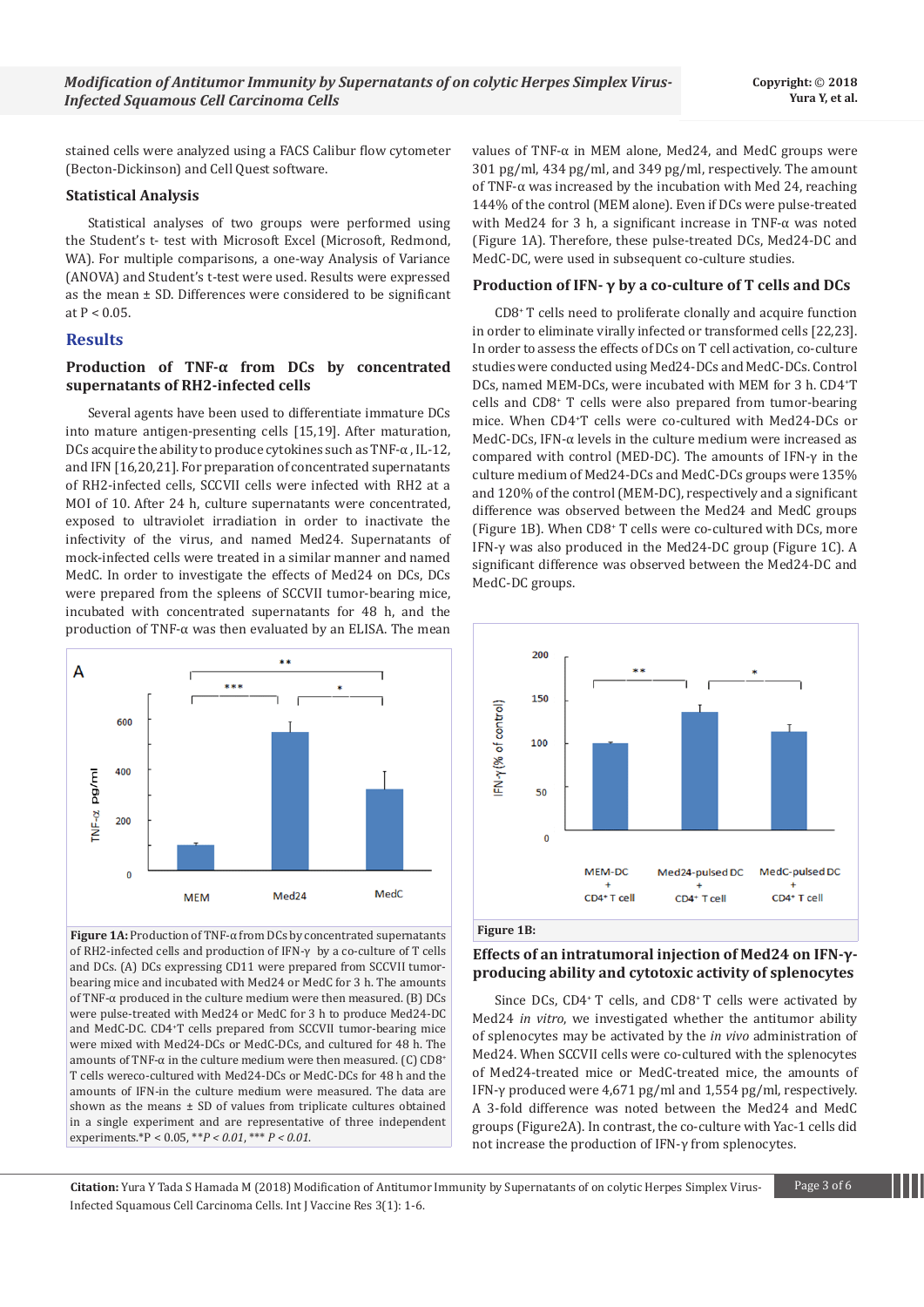#### **Copyright:** © **2018 Yura Y, et al.**



**Figure 1C:** 



**Figure 2A:** Effects of an intratumor injection of Med24 on IFN-α producing ability and cytotoxic activity of splenocytes. (A) SCCVII tumors were produced subcutaneously on both legs. One side of tumor was treated three times with an intra tumoral injection of Med24 or MedC. Splenocytes were prepared 14 days after the start of the treatment, co-cultured with SCCVII cells or Yac-1 cells for 48 h, and the amounts of IFN-α in the culture medium were measured. (B) Splenocytes from Med24-treated or MedC-treated mice were mixed with SCCVII cells at a ratio of 5:1, 20:1, and 50:1 and cultured for 24 h. The cytotoxicity of splenocytes was measured by an LDH release assay. The data are shown as the means ± SD of values from triplicate cultures obtained in a single experiment and are representative of three independent experiments.\**P < 0.05*, \*\**P < 0.01*, \*\*\* *P < 0.01*.

LDH release assays were performed to assess the cytotoxicity of splenocytes to SCCVII cells. When splenocytes were cocultured with SCCVII cells at an effector / target ratio of 50:1, the values in the Med24 and MedC treatment groups were 25 % and 6%, respectively, indicating an increase in the cytotoxic ability of splenocytes in the Med24 group (Figure2B).



#### **Flow cytometry of CD8+ T cells infiltrating tumors**

We then investigated whether an intratumoral injection of Med24 promoted CD8+ T cell infiltration into tumor tissues. Med24 or MedC were injected into one side of the leg tumor and CD8+ T cells infiltrating on both sides of the tumor were analyzed using flow cytometry (Figure 3A). On the injected side, the mean values of tumor-infiltrating CD8+ T cells in the Med24and MedC groups were 3.7% and 0.96%, respectively. On the noninjected contralateral side, the mean values for the Med24 and MedC groups were 4.3% and 1.1%, respectively (Figure3B). A significant difference was observed between the two groups on both sides of the tumor, indicating the systemic effect of Med24 on tumor immunity.



**Figure 3A:** Flow cytometry of CD8+ T cells infiltrating tumors.SCCVII tumors were produced subcutaneously on both legs. One side of the tumor was treated three times by an intratumoral injection of Med24 or MedC. Injected and non-injected tumors were harvested 14 days after the start of the treatment. After the treatment with Med24 or MedC, injected and non-injected tumors were harvested and tumor-infiltrating CD8+ T cells were analyzed using flow cytometry. (A) Representative flow cytometry histograms. (B) Graph showing quantitative evaluation. Results are means ± SD obtained from 5 mice per group. \*\*\* P < 0.01.

**Citation:** Yura Y Tada S Hamada M (2018) Modification of Antitumor Immunity by Supernatants of on colytic Herpes Simplex Virus- Page 4 of 6 Infected Squamous Cell Carcinoma Cells. Int J Vaccine Res 3(1): 1-6.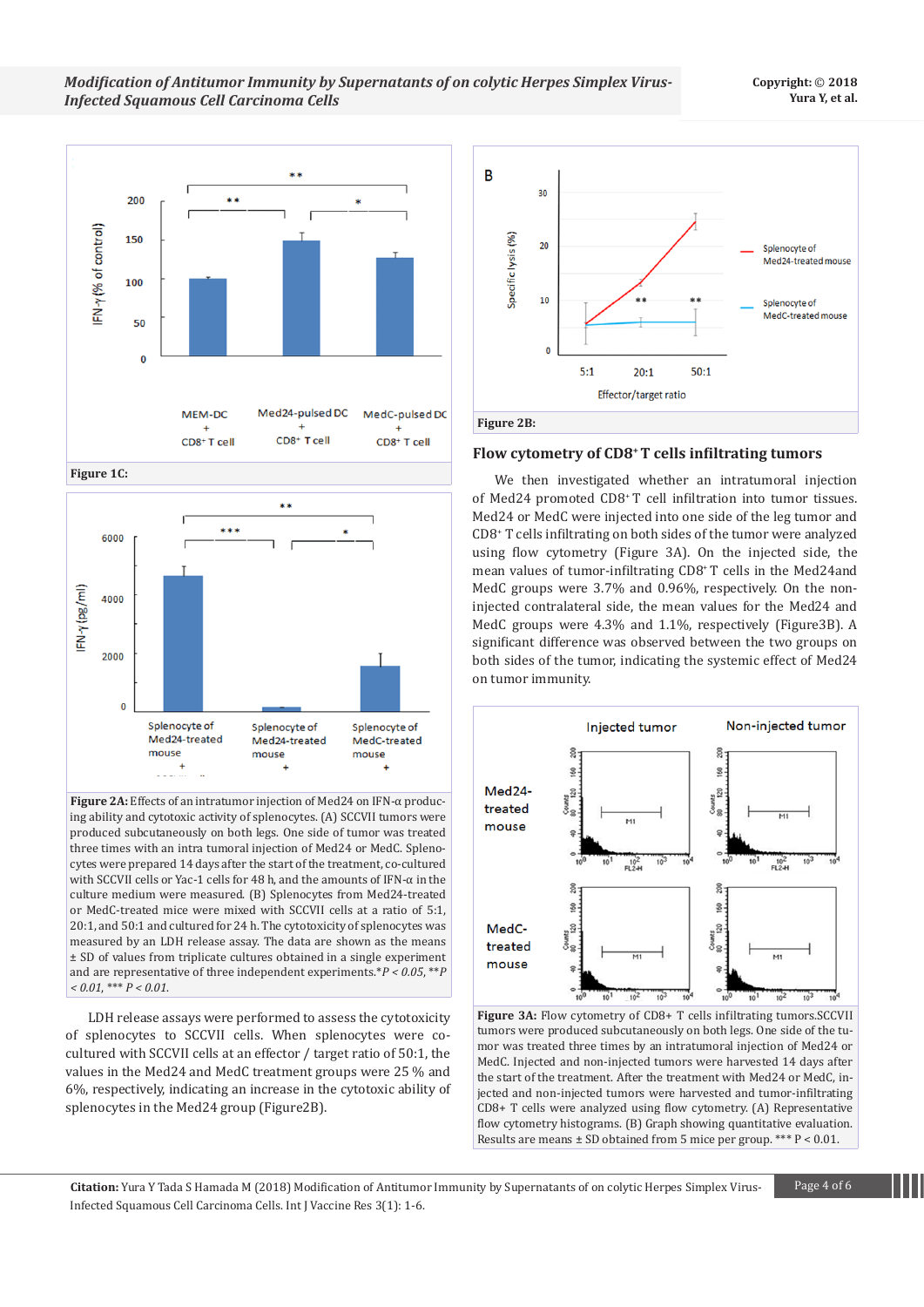

#### **Discussion**

Numerous oncolytic viruses are potent inducers of class I MHC pathway-related molecules, thus immediately providing possible tumor/viral immune recognition, providing possible tumor and viral immune recognition [24]. With respect to DCs, oncolytic viruses such as HSV-1, reovirus, vaccinia virus, and measles virus induce the production of numerous cytokines and increase the expression of co-stimulatory molecules (CD80 and CD86) and class II MHC [25-28]. Using HSV d120 HSVd120lacking the immediate early gene ICP 4infected cell protein (ICP)4, Benencia et al. [2] showed that infected tumor cells induced DC maturation more efficiently than tumor cells killed by ultraviolet irradiation. Ma et al. [20] also reported that the supernatants of retinoblastoma cells improved the antigen-presenting function of DCs and their ability to activate T cells. However, the role of secreted molecules from HSV-1-infected SCC in DCs-mediated T cell activation had not been studied.

Previously, we prepared the supernatants of RH2-infected SCCVII cells in which virus infectivity was lost by ultraviolet irradiation and demonstrated the ability of the supernatants to enhance antitumor immunity in tumor-bearing mice [13]. In the present study, we examined the ability of supernatants collected 24 h after infection, i.e., Med 24,to induce the maturation of DCs prepared from the spleens of tumor-bearing mice. A significant increase in TNF-α occurred in the culture medium of DCs treated with Med24, indicating that Med 24 had the ability to induce DCs in order to produce cytokines. When we used DCs pulse-treated with Med24 or MedC, i.e., Med24-DCs and MedC-DCs, for co- $\alpha$  cultivation with CD4<sup>+</sup> T cells or CD8<sup>+</sup> T cells, an increase of INF- $\alpha$ production was observed as compared with unstimulated DCs (MEM-DC) It is possible that DCs as well as T cell produce IFN-γ because DCs were included in the co-culture study. However, since the ratio of T cells and DCs was 9:1, the contribution of DCs on IFN-γ production may be low. Therefore, it is considered that DCs contributed to successful presentation of MHC class I and MHC class II antigenic peptides on CD4+ T cells and CD8+ T cells and the production of INF-γ by these T cells.

 In this regard, damage-associated molecular patterns (DAMPs) are molecules derived from normal cells that can initiate and perpetuate immunity in response to cell/tissue damage in the absence of pathogenic infection. They can be proteins, DNA, RNA, or metabolic products [4,29]. Protein DAMPs include intracellular proteins, such as high-mobility group box 1 (HMGB1), heat-shock proteins (HSPs), and proteins in the intracellular matrix that are generated following injury [4,29,30]. We also reported that DAMPs, ATP and HMGB1, were released extracellularly, while another DAMP, clareticulin, translocated to the cell membrane, indicating the production of DAMPs from SCC cells by on colyitc HSV-1[13]. Therefore, DMPAs in the supernatants of the RH2 infected cells may contribute to the ability of Med24 to enhance tumor immunity [31].

*In vivo* studies, Workenhe et al [32] reported that tumors infected with the (ICP0)-deficient HSV-1 (dICP0) showed significant higher levels of DAMPs, with higher numbers of antigen-presenting cells within the tumor and increased antigenspecific CD8<sup>+</sup> T-cell levels in the peripheral blood. Oncolytic HSV-1 T - vec injections into melanoma patients have also been reported to induce local and systemic antigen-specific T cell responses and decrease CD4+ FoxP3<sup>+</sup> regulatory T cells, CD8+ FoxP3<sup>+</sup> suppressor T cells, and myeloid-derived suppressive cells [33]. We also performed *in vivo* experiments to determine whether cytotoxic T cells can be activated following administration of Med24. Mice were treated three times with an intratumoral injection of Med24 or MedC. When splenocytes of the treated mice were co-cultured with SCCVII cells, more INF-γ was produced in the Med24-treated group than in the MedC-treated group. Since the effects of Med24 on the production of IFN-γ were not observed by a co-culture of splenocytes and Yac-1 cells, the enhanced immunity was found to be specifically directed to SCCVII cells. Splenocytes from Med24-treated mice were more cytotoxic to SCCVII cells than the splenocytes of MedC-treated mice. Using flow cytometry, we also found that a larger number of infiltrating CD8<sup>+</sup> T cells were detected in the tumors of mice treated with Med24. This enhanced infiltration was observed on the non-injected side of the tumor, indicating the activation of systemic antitumor immunity. Together, we concluded that the intratumoral injection of molecules released from RH2-infected SCCVII cells promoted adaptive antitumor immunity through the activation of DCs, CD4+ T cells, and cytotoxic CD8+ T cells.

#### **Conclusion**

We herein suggested that DCs in SCCVII tumor-bearing mice matured in the presence of the supernatants of RH2-infected SCCVII cells and activated CD4+ T cells and CD8+ T cells. This may promote the immunological effects of oncolytic HSV-1 RH2 on SCC cells. Therefore, the supernatants of the HSV-1-infected SCC cells can be the source to identify the unique molecules that elicit subsequent antitumor immunity.

**Citation:** Yura Y Tada S Hamada M (2018) Modification of Antitumor Immunity by Supernatants of on colytic Herpes Simplex Virus- Page 5 of 6 Infected Squamous Cell Carcinoma Cells. Int J Vaccine Res 3(1): 1-6.